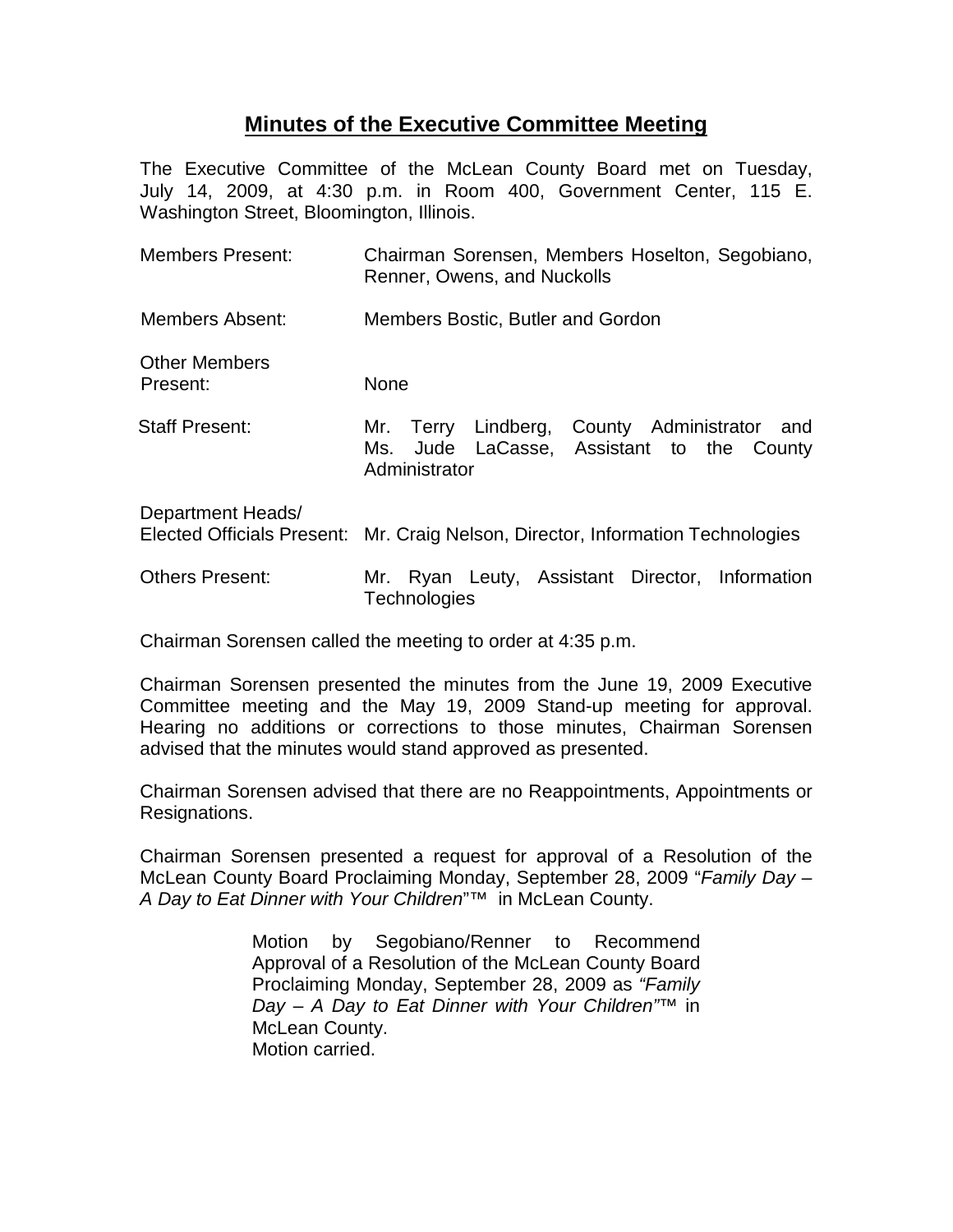Minutes of the Executive Committee July 14, 2009 Page Two

Chairman Sorensen presented a request for approval of a contract between the County of McLean and Anderson Legislative Consulting for Professional Services.

Mr. Hoselton asked if the contract has changed. Mr. Lindberg replied that the contract has not changed.

Mr. Segobiano asked what kinds of results is the County experiencing with the aid of Anderson Legislative Consulting. Mr. Lindberg responded that, in this economic and political climate, no county is seeing positive results in the Legislature. He indicated that the benefit of having the consulting firm is in having representation at the table and attempting to prevent harmful legislative actions from happening.

Mr. Segobiano recommended that the entire Board be apprised that the County has a voice in the Legislature with Anderson Legislative Consulting.

> Motion by Hoselton/Renner to Recommend Approval of a Contract between the County of McLean and Anderson Legislative Consulting for Professional Services. Motion carried.

Chairman Sorensen presented a request for approval of a Resolution of Congratulations to Ms. Stephanie Brown, a 2009 graduate and member of the Tri-Valley High School Track and Field Team.

> Motion by Segobiano/Owens to Recommend Approval of a Resolution of Congratulations to Ms. Stephanie Brown, a 2009 Graduate and Member of the Tri-Valley High School Track and Field Team. Motion carried.

Mr. Stan Hoselton, Chairman, Transportation Committee, reported that the Transportation Committee brings no items for action to the Executive Committee.

Mr. Hoselton distributed a letter he received from a Bloomington resident praising Mr. Eric Schmitt, County Engineer, on his assistance and professionalism.

Chairman Sorensen acknowledged that Mr. Schmitt has been very helpful in his district with providing detour signage on County roads.

Mr. Segobiano reported that he had recently had a complaint about the Highway Department. Mr. Hoselton indicated that he will look into the matter.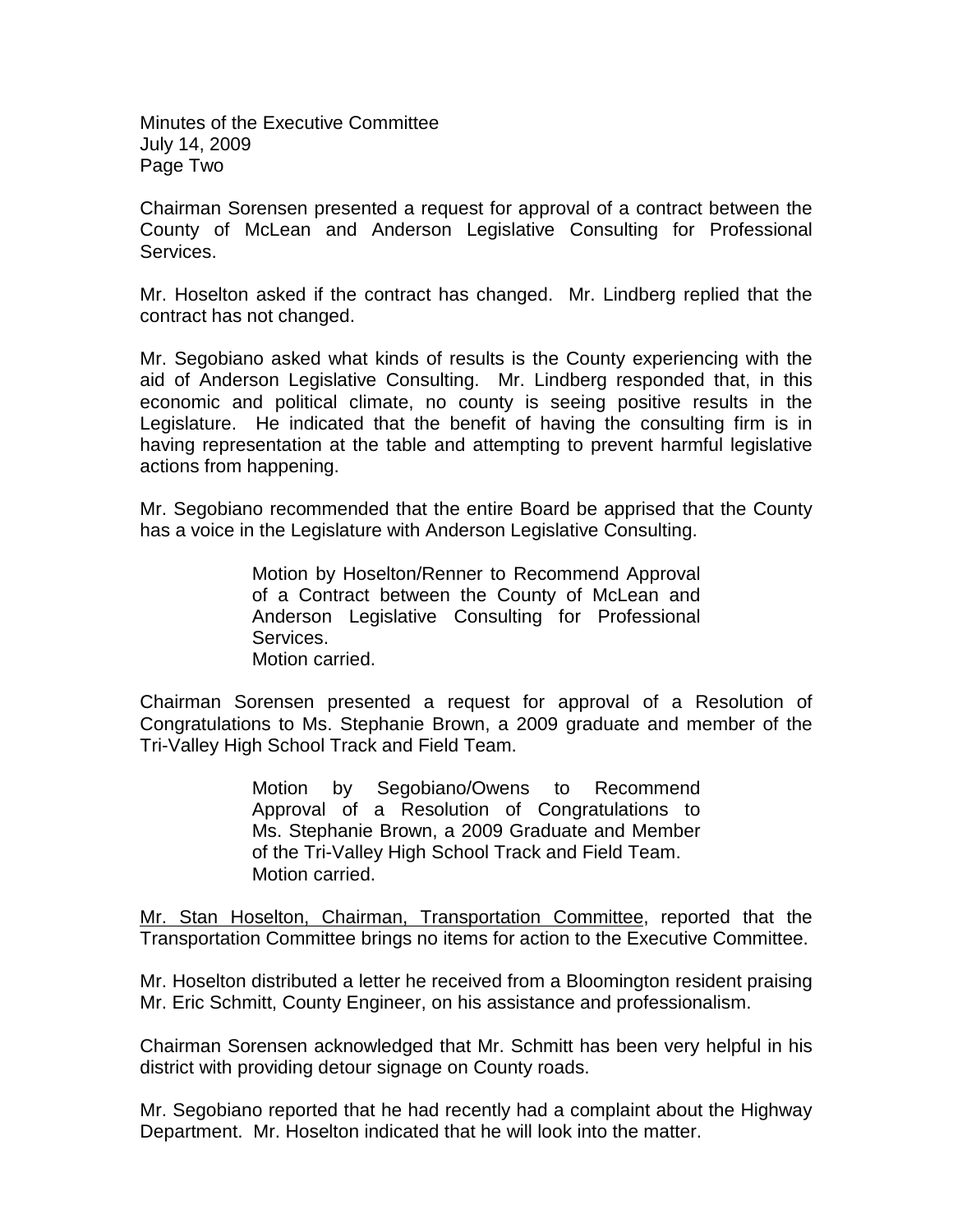Minutes of the Executive Committee July 14, 2009 Page Three

Chairman Sorensen asked if there were any additional questions or comments. Hearing none, he thanked Mr. Hoselton.

Mr. Craig Nelson, Director, Information Technologies, introduced Mr. Ryan Leuty, the new Assistant Director of Information Technologies. Mr. Nelson advised that Mr. Leuty was an in-house candidate for the position among a very large candidate pool.

The Committee welcomed Mr. Leuty as the new Assistant Director of Information Technologies.

Mr. Nelson asked if there were any questions on his Information Technologies Status Report. There were no questions.

Mr. Ben Owens, Chairman, Finance Committee, presented a request for approval of an application for capital assistance to the Illinois Department of Transportation for SHOW BUS to provide rural public transportation in McLean, Livingston, Ford, Iroquois and DeWitt counties – Building and Zoning.

> Motion by Owens/Hoselton to Recommend Approval of an Application for Capital Assistance to the Illinois Department of Transportation for SHOW BUS to provide Rural Public Transportation in McLean, Livingston, Ford, Iroquois and DeWitt Counties – Building and Zoning. Motion carried.

Mr. Owens noted that there are two additional action items to be presented to the Board.

Mr. Hoselton referred to the item to be presented to the Board requesting approval for the County Clerk to offer a salary above the starting maximum salary permitted under the County's Personnel Ordinance. He commented that it seems as though it has become a standard operation for the County Board to approve these requests.

Chairman Sorensen advised that over the last 12 months, there have been over 200 new hires in McLean County. Of those 200 hires, there have been five requests to hire the candidate at a starting salary above the maximum starting salary. Chairman Sorensen indicted that the Board only sees these types of requests and are not always aware of the volume of positions being filled pursuant to the normal guidelines.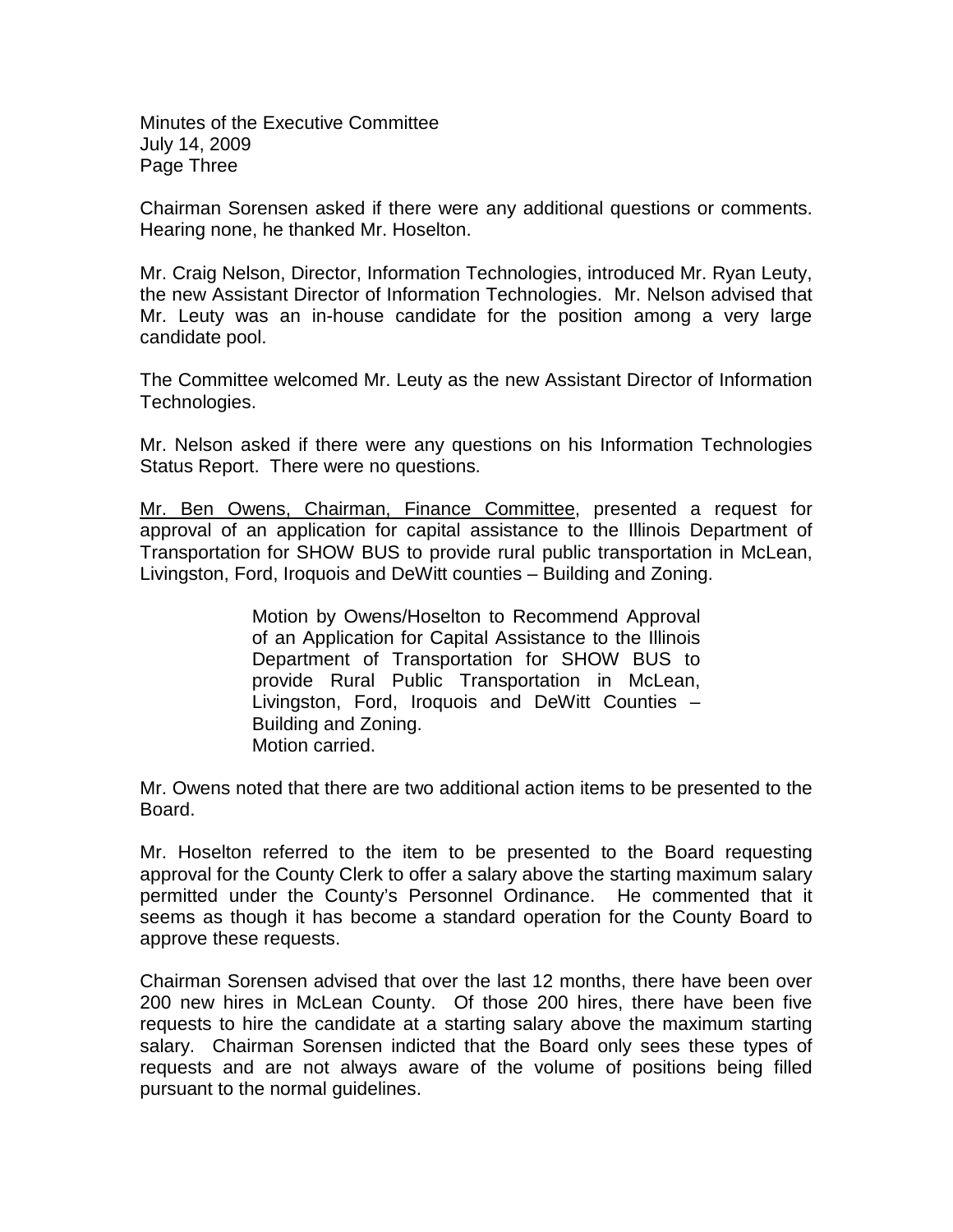Minutes of the Executive Committee July 14, 2009 Page Four

Mr. Segobiano expressed concern with hiring new employees above the maximum starting salary. He pointed out that unemployment is increasing in McLean County. Mr. Segobiano indicated that, in his opinion, it is very likely that there are qualified individuals in the community who would be more than willing to take this job at its current salary.

Chairman Sorensen reminded the Committee that the Early Retirement Initiative resulted in a large amount of positions that needed to be filled. He pointed out that a few of the five requests for an increased salary were still under what the previous employees were making, thus saving the County money.

Mr. Lindberg advised that he is sensitive to the concerns of the Committee. He explained that the proposed candidate for the position has 15 years of experience working with elections. Mr. Lindberg indicated that had this person been hired by the County at step 1 fifteen years ago and garnered 15 years of County experience, she would be making the salary that has been requested. He added that the Elections position requires some specialized skills. Mr. Lindberg also noted that the salary request for the proposed candidate does not provide a raise; it is the same salary she currently receives from another employer.

Mr. Owens stated that the Elections position has had a history of rapid turnover. He noted that the County Clerk advises that the position requires a great deal of overtime, which is difficult for an employee with small children. Mr. Owens indicated that the proposed candidate is aware of the long hours, is experienced in the elections cycle. He expressed optimism that this individual would stay in the position for a long time.

Mr. Hoselton asked what the difference is in the salary being requested. Mr. Lindberg replied that the salary for the previous employee, with two years of election experience, was \$15.74 per hour and the request for the proposed candidate, with 15 years of experience, is \$19.86 per hour.

Mr. Nuckolls expressed concern that approving requests for new hires above the maximum starting salary has become a trend with the County Board.

Chairman Sorensen advised that you cannot look at the trend of hiring five employees at a salary above the starting maximum salary out of over 200 hires, without acknowledging the impact of the Early Retirement Initiative (ERI). He stated that there are really two issues being discussed, namely:

- $\triangleright$  Looking at this specific position for the Elections Administrator;
- $\triangleright$  Broader issue of the hiring process.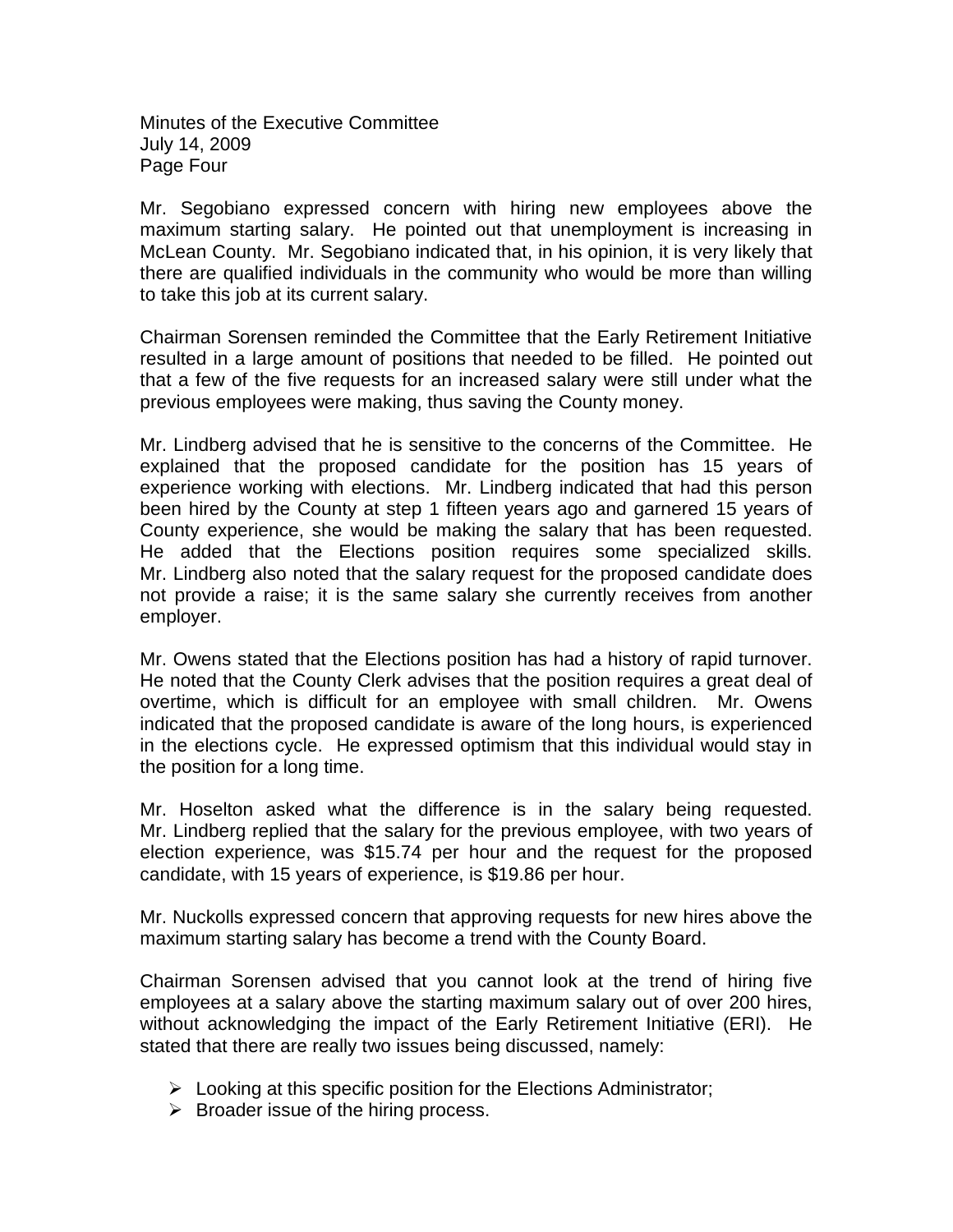Minutes of the Executive Committee July 14, 2009 Page Five

Mr. Owens suggested that the Board have the opportunity to go into Executive Session at the full Board Meeting should they wish to discuss this position.

Chairman Sorensen asked if there were any additional questions or comments. Hearing none, he thanked Mr. Owens.

Mr. Tari Renner, Chairman, Justice Committee, presented a request for approval of an Emergency Appropriation Ordinance Amending the McLean County Fiscal Year 2009 Combined Annual Appropriation and Budget Ordinance, General Fund 0001 – Coroner's Office. Mr. Renner explained that the Coroner's Office receives grant funds every year from the Death Certificate surcharge fund, which can only be used towards either equipment purchases or updates in the lab.

Mr. Renner advised that a member of the Justice Committee expressed some concern following the meeting on one particular section of Ms. Kimmerling's request, namely the request for a software license/maintenance agreement to purchase software and equipment to collect data from cell phones (\$2,700.00). The Committee member was concerned with the Coroner's Office having this type of investigative tool rather than other law enforcement personnel. Mr. Renner cautioned that the Committee member may ask the Board to pull this section of the request and send it back to the Justice Committee for further discussion.

Mr. Renner indicated that he contacted Ms. Kimmerling who provided the following supportive information regarding the request:

- $\triangleright$  Two Deputy Coroner's and she have attended the Cell Phone Forensics training course offered by the local MTU8 (the agency responsible for providing law enforcement training to our community);
- $\triangleright$  We currently have cell phone download equipment and have used it in several death investigations. This is not a new investigative tool. We are looking to upgrade our equipment to keep in line with the technological advances made in cell phones.
- $\triangleright$  Many times the information obtained (via texts and voice mails) is used in the Coroner's Office's manner of death determination, e.g. whether a person's death was an accident, suicide, homicide, etc.

Mr. Segobiano asked if the Sheriff's Department supports the Coroner's Office utilizing this technology. Mr. Renner replied the Sheriff's Department supports the Coroner's use of this technology.

Mr. Renner indicated that he believes the additional information from Ms. Kimmerling may alleviate the concerns of the Justice Committee member.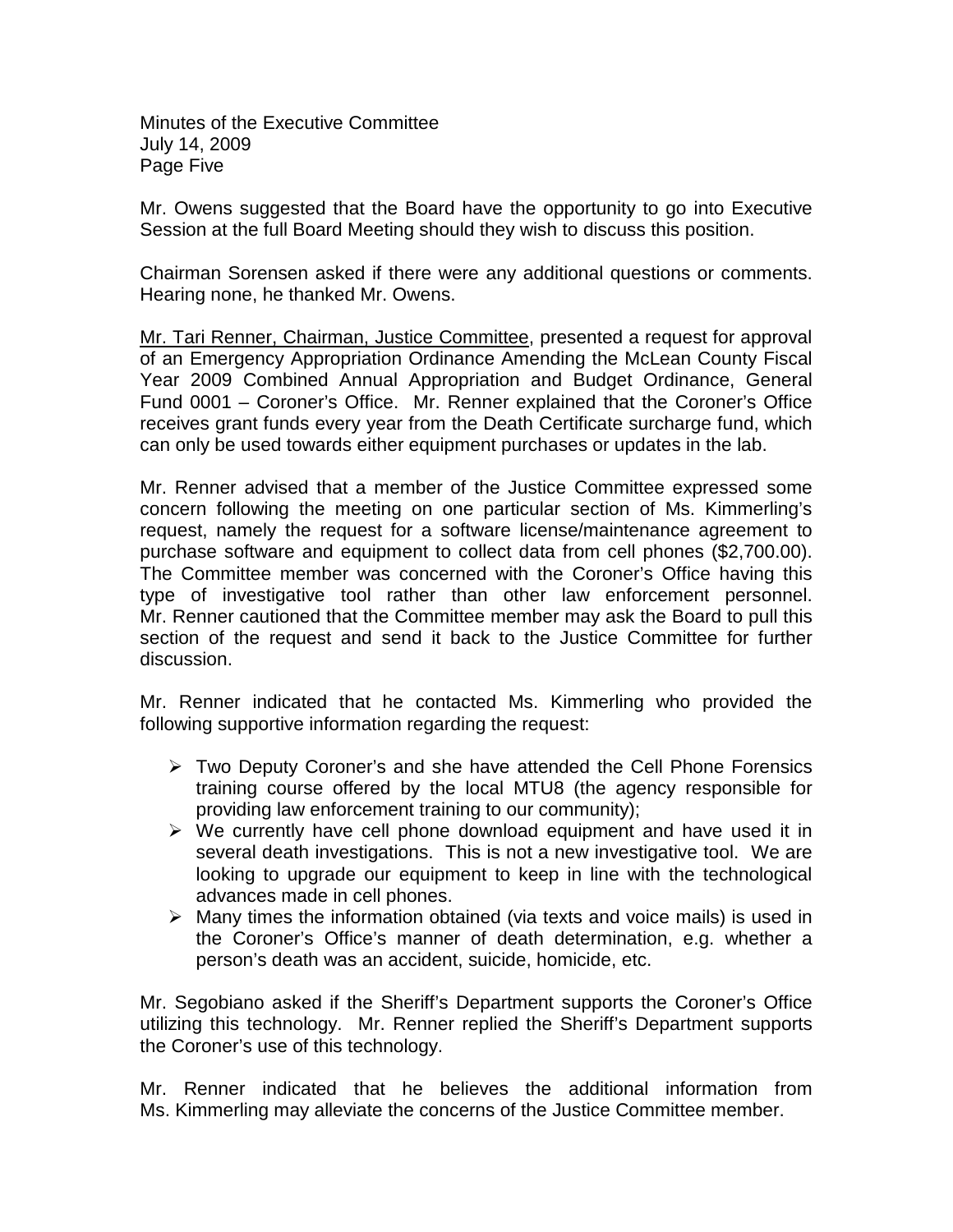Minutes of the Executive Committee July 14, 2009 Page Six

> Motion by Renner/Segobiano to Recommend Approval of an Emergency Appropriation Ordinance Amending the McLean County Fiscal year 2009 Combined Annual Appropriation and Budget Ordinance, General Fund 0001 – Coroner's Office. Motion carried.

Chairman Sorensen asked if there were any additional questions or comments. Hearing none, he thanked Mr. Renner.

Mr. Paul Segobiano, Vice Chairman, Land Use and Development Committee, reported that the Land Use and Development Committee brings no items for action to the Executive Committee.

Chairman Sorensen asked if there were any questions or comments. Hearing none, he thanked Mr. Segobiano.

Ms. Diane Bostic, Chairman, Property Committee, was unable to attend the meeting. Chairman Sorensen advised that the Property Committee brings no items for action to the Executive Committee.

Mr. Segobiano referred to an article in *The Pantagraph* regarding the \$350,000.00 expense for Bloomington to dig wells. He expressed concern that the County contributes money towards a Regional Watershed Study that does not benefit the County. Mr. Lindberg responded that the County and the Town of Normal each contribute \$10,000.00 per year for the Study and the City of Bloomington's share is \$53,000.00. He indicated that it is beneficial for the County to be involved in the Study so that the County is aware of what is going on regarding this issue.

Mr. Segobiano recommended that this commitment be reviewed to determine if it should be eliminated.

Mr. Segobiano suggested that the County Board be brought up to date on this issue.

Mr. Owens reminded the Committee that there will be a short workshop on *Roberts Rules of Order* following the County Board meeting.

Chairman Sorensen informed the Committee that Mr. Wasson's father passed away on Sunday night.